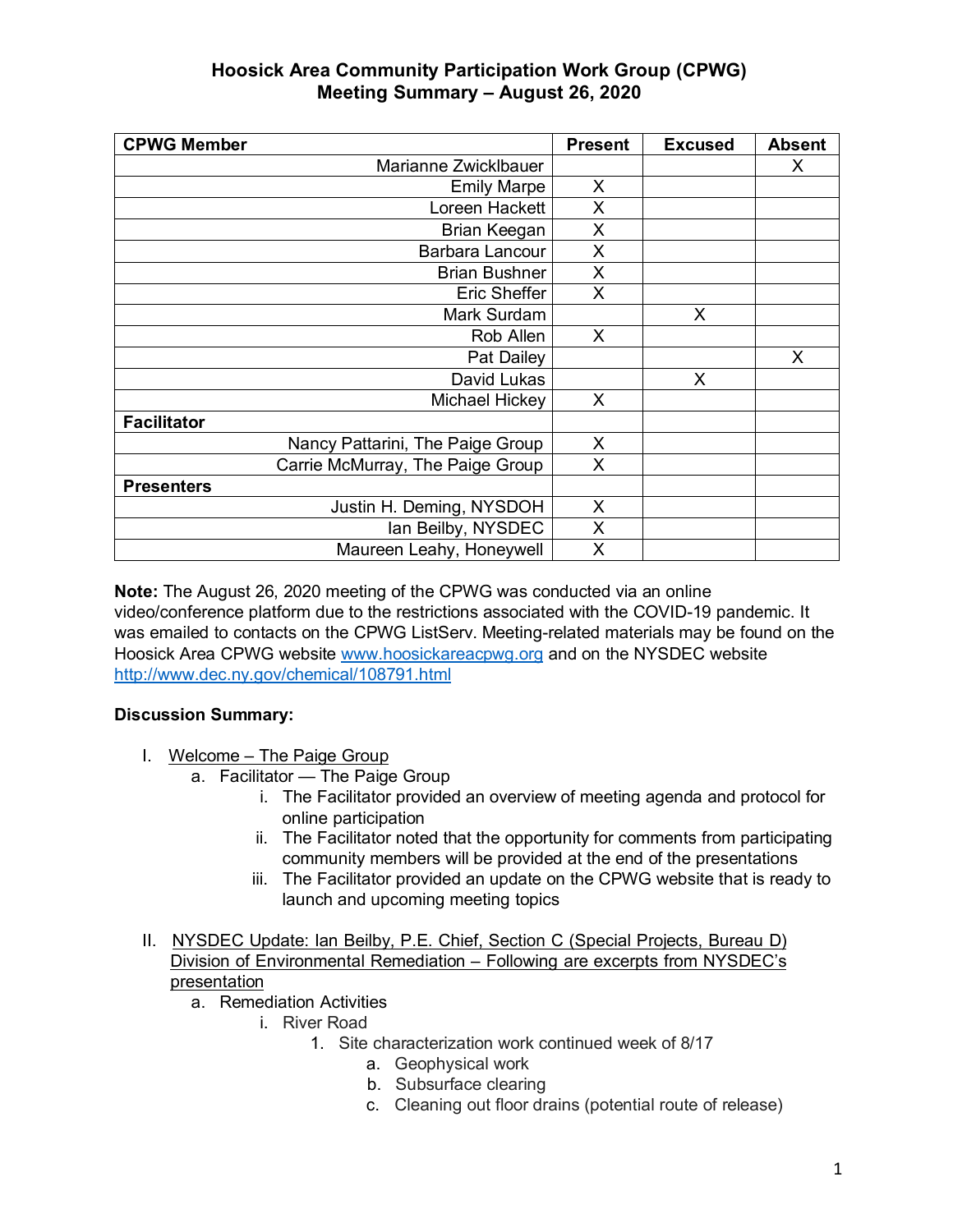- 2. Shallow and bedrock wells to be installed
- 3. Soil and groundwater samples will be analyzed for VOCs and PFAS
- ii. Hoosick Falls Landfill
	- 1. RI/FS work plan is under review
	- 2. Leachate treatability study work plan approved
- iii. Mechanic Street
	- 1. Site Characterization report final (approved) and publicly available
	- 2. Next step is for NYSDEC and NYSDOH to determine if additional actions are needed
- iv. Interface Solutions
	- 1. SC field work to resume in the fall
- v. John Street
	- 1. RI expanded SOW approved and posted
	- 2. Delineate VOCs beneath and adjacent to the site
	- 3. Confirm presence of various subsurface geologic features
	- 4. Ongoing field work including drilling
		- a. Crews will be moving towards JS in coming weeks
	- 5. Some work planned to determine hydraulic connection between groundwater and surface water in Hoosic River
- vi. McCaffrey Street
	- 1. Meeting scheduled to obtain site investigation update and establish schedule for remaining RI/FS activities
	- 2. On-site IRM quarterly groundwater monitoring occurring this week
	- 3. RI 4th quarter groundwater monitoring scheduled for October
- vii. Liberty Street
	- 1. IRM PDI ongoing; Phase 1 data to be reviewed by the DEC prior to resuming fieldwork in October
- viii. Schmigel
	- 1. Supplemental investigation report submitted and under review
- ix. CPWG Questions/Comments
	- 1. Q: The Columbia Box site is not on the list. Is that still in progress, too?

A: Yes, contracting for the investigation is in the works.

2. Q: Now that the 10ppt MCLs have been passed, will this affect your current investigations or P-sites?

A: There will be no effect on current investigations as we have been expecting these MCLs for some time. The MCLs passed will help in determining remedial action goals for a site that will need to be evaluated for cleanup.

- b. Municipal Water Study
	- i. NYSDEC is currently gathering additional information to address public comments on the draft study through the data gap investigation in progress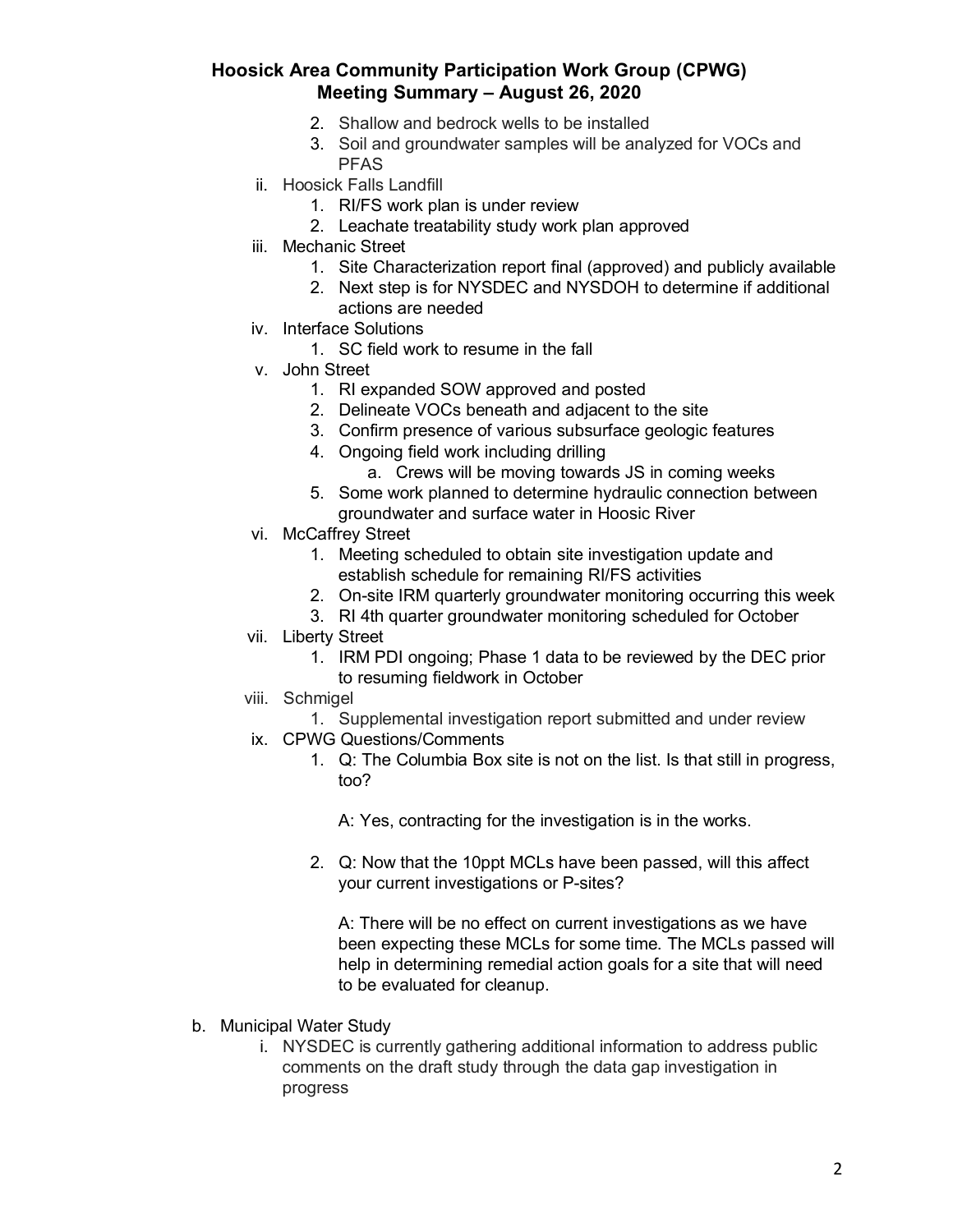- ii. The State's actions and path forward must also consider findings at the McCaffrey Site, which will be presented later this month to the agencies (as mentioned in the McCaffrey update above)
- iii. NYSDEC will provide a more detailed update during the September meeting, scheduled for 9/23/20
- iv. CPWG Questions/Comments
	- 1. Q: Is the goal with this data gap work to identify if the aquifers are connected and if the potential new source is isolated?

A: Yes, the additional data will help us to understand if aquifers are potentially connected and further inform how the water is flowing.

- c. Air Deposition Study Phase 1
	- i. Purpose: Establish whether there is a pattern of PFAS in soil around the Village that would indicate past release of PFAS from one or more facilities in the village
	- ii. Method:
		- 1. Sampled 57 locations in a 16-sector ring
		- 2. Attempted to collect 3 samples from each location: Surface, 1 and 2 feet (excellent coverage for most intervals)
	- iii. Phase 1 is complete with a report expected soon that will outline next steps
	- iv. CPWG Questions/Comments
		- 1. Q: While NYSDEC is not concerned at this time, recent health studies have been released related to C4 emissions and we are concerned that small amounts are being released. How do we advance this concern and address the emissions currently coming out of the stacks by installing emission controls on the stacks?

A: NYSDEC and EPA can address this concern at an upcoming meeting, possibly Sept/Oct timeframe. The CPWG can also request that the industries address this at an upcoming meeting.

CPWG Member Comment: With no legally enforceable air standards, we will be recovering for a very long time. This recovery should focus on zero emissions, regardless of whether or not standards exist or not, Hoosick needs this.

#### III. NYSDOH: Justin H. Deming, P.G. Chief, Regions 4, 5 & 8 Bureau of Environmental Exposure Investigation – Following are excerpts from NYSDOH's update

- a. Recent MCL announcement
	- i. Maximum contaminant levels for emerging contaminants PFOA and PFOS at 10 parts per trillion
	- ii. Among the lowest in the U.S. for PFOA and PFOS
- b. CPWG Questions/Comments
	- i. None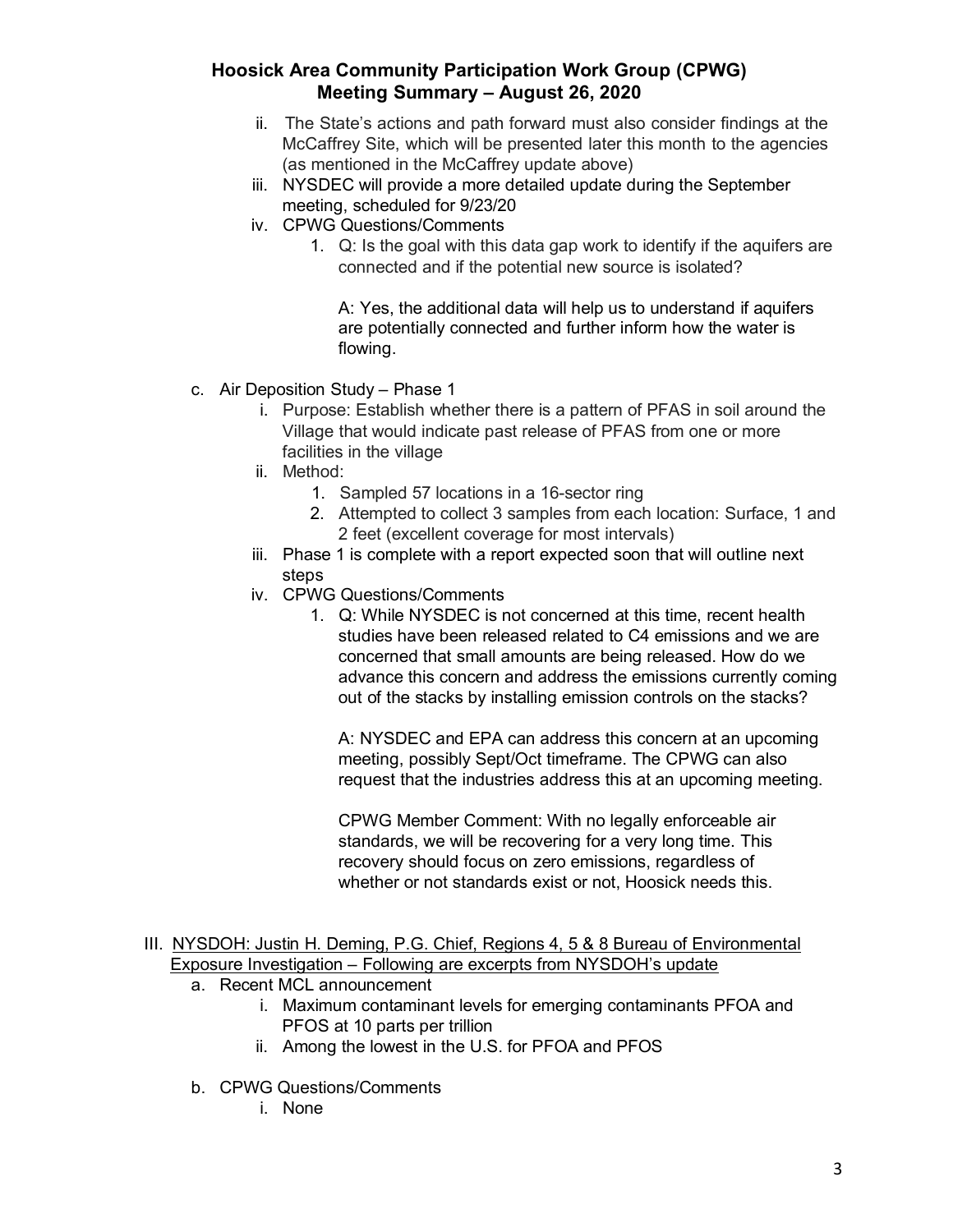IV. Honeywell Update: Maureen Leahy, Ph.D. Partner, Technical Fellow ERM (Honeywell's principal environmental consultant for Hoosick Falls) – Following are excerpts from Honeywell's presentation

- a. John Street IRM
	- 1. Interim remedial measure at old culvert
		- i. Complete March 2020
		- ii. John Street repaved
	- 2. Groundwater interim remedial measure
		- i. Started in 2019
		- ii. Activated carbon barrier
			- 1. 25 injection locations
			- 2. 10,800 lbs. of PlumeStop
			- 3. Below detection levels after PlumeStop
				- a. Removed 95-99% of TCE/PFOA
				- b. Similar results for VOCs/PFAS
			- 3. Next samplings in October 2020 and January 2021
		- iii. Volatile organic compounds (VOCs) investigation
		- iv. Additional wells
		- v. Hoosic River sampling
- b. Additional Ongoing Activities
	- 1. River Road investigation work began in August
	- 2. Landfill investigation work to begin
	- 3. Mechanic Street site characterization report submitted
- c. Soil Vapor Intrusion Activities: 2017-2020
	- 1. Sampling at 24 properties for VOCs
		- i. Indoor air
		- ii. Sub-slab soil gas
		- iii. Outdoor air
	- 2. Results
		- i. 12 no mitigation necessary
		- ii. 7 mitigation complete
		- iii.  $2 -$  mitigation ongoing
		- iv. 3 follow-up sampling
		- v. Design actions in progress for 2 new properties
		- vi. Mitigation
			- 1. Barriers (new basement floors, seal walls/floors)
			- 2. Active mitigation (sub-slab depressurization, if appropriate)
- d. Ongoing Investigation: Deep Soil and Groundwater
	- 1. Purpose: delineate VOCs/PFAS in deep soil and groundwater near John Street
	- 2. Activities:
		- i. Collect up to 4 soil samples (11 locations)
		- ii. Analyze samples for VOCs
		- iii. Install monitoring wells at each location
		- iv. Sample for VOCs/PFAS
		- v. Define geology and flow conditions with supplemental wells
		- vi. Additional sampling in Hoosic River
- e. CPWG Questions/Comments
	- 1. Q: The John Street culvert ran under the length of the former building. Was it checked and/or has it been previously filled in?